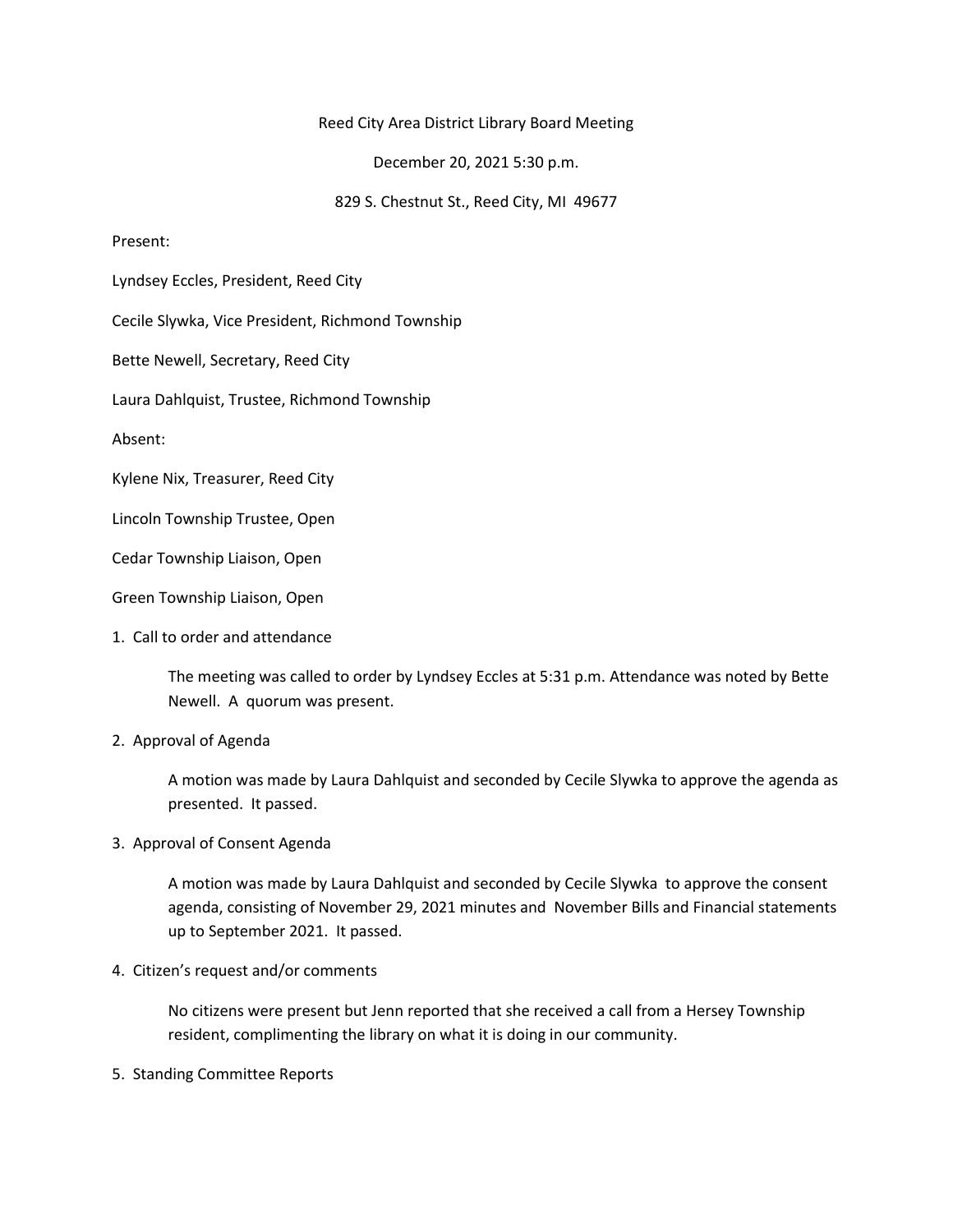A. Budget and Finance- did not meet.

B. Digital Sign Committee-meeting scheduled on January 11, 2022 at 4:30 p.m. at the library.

C. Building committee-did not meet.

D. Strategic Plan Committee- meeting set for January 11, 2022 at 3 p.m. at the library.

E. Millage Committee- Lyndsey will contact Shirley from Kent Area District Library Friends to arrange a meeting in January.

F. HR Committee-meet in February, time to be determined.

### 6. Director's Report

Metrics and overview are available at the library or on the library's website.

## 7. Ongoing Business

- A. Window Update- an update will be given in January.
- B. Grant Opportunites

i. Great Lakes Energy grant for the October cycle was received for technology items totaling \$3,404.64

ii. OCCF grant was received for Second Saturday programming through May for \$4,900.

### 8. New Business

A. A letter was received from Foster Swift Collins and Smith PC, informing us that their hourly rate was increased to \$225, effective 2/1/2022. Lyndsey will sign and return the letter recognizing that our library board is aware of the change.

B. Ancestry.com

A motion was made by Cecile Slywka and seconded by Bette Newell to renew the Ancestry.com subscription for one year for \$1,200. A roll call vote was taken. Yeas: Laura Dahlquist, Cecile Slywka, Bette Newell, Lyndsey Eccles. Nays: None It passed.

# C. January 17<sup>th</sup>/MLK Jr. Closing

A motion was made by Laura Dahlquist and seconded by Cecile Slywka to change the policy to show that the RCADL will be open on President's Day and MLK Jr. Day. It passed.

### 9. Adjournment